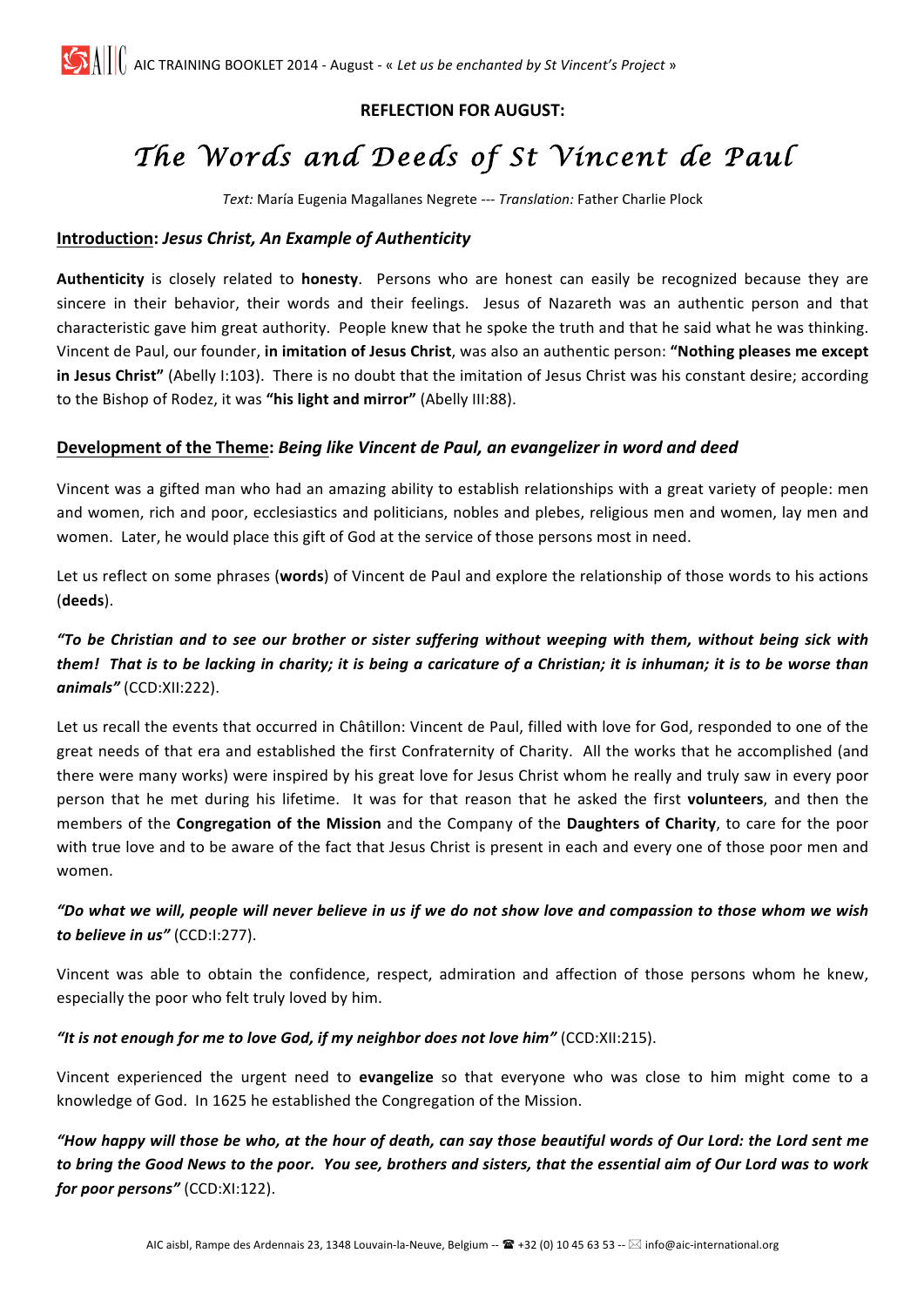Those words of Vincent could be applied today to each one of us and could be seen as an invitation to engage in the process of evangelization. Hopefully we have all read the Apostolic Exhortation of Pope Francis, *Evangelii Gaudium*. Here I would like to present some of the ideas that Father Celestino Fernández, CM expressed in his presentation entitled: **"Vincentian Contributions to the New Evangelization"***.*

Evangelization is like a rainbow and the evangelization that is done by the members of the Vincentian Family is like a color that beautifies. We do not seek to create divisions but rather, from the perspective of our Vincentian charism, we seek to make a contribution to the process of evangelization.

In 1979 during a visit to his native Poland, Pope John Paul II coined the phrase, "the new evangelization". Pope Benedict XVI established the Pontifical Council for the New Evangelization and for Pope Francis, the new evangelization is the fundamental focus of his papacy. Why do we call this process of evangelization "new"? We call it "new" because we are living in new times and this means that we have to evangelize anew because the world has become pagan. Gospel values have been absorbed by secular values: hedonism, consumerism, competitiveness, etc. The pulpits have disappeared and been replaced by the internet; the cathedrals have been replaced by commercial and financial centers (Wall Street). That is the reason why we must proclaim the good news of the gospel with creativity, with new methods and strategies that are adapted to the new world in which we live. Evangelization is not a war or a crusade, but rather it is an offer of salvation. In the process of evangelization we do not attempt to conquer but to propose and persuade. We have to go out to the "peripheries", to those places where those living in poverty have been confined. We have to go out to the geographical peripheries and also to the moral and spiritual peripheries.

In the introduction we spoke about authenticity and with the following words, which are quite strong, Vincent invites us to be authentic: "[Be careful], do not undo by your actions the progress you have made by preaching" (CCD:XI:252).

By way of conclusion, let us reflect on the following words of Vincent and view those words as wise counsel:

- **<sup>∗</sup>** "Doing good is not everything; we have to do it well, after the example of Our Lord, of whom it is said in *the Gospel that he did all things well"* (CCD:XII:148).
- $\dots$  "The Church is compared to a great harvest that requires workers, but hardworking ones" (CCD:I:33).
- **\*** "We cannot better assure our eternal happiness than by living and dying in the service of the poor" (CCD:III:384).

#### **Personal and Community Reflection:**

May the Holy Spirit enlighten us so that we might reflect on what we have read and make a firm decision to better our service... recognizing of course that it is Jesus Christ whom we are serving.

## **Activities and Questions:**

#### **Individual Response:**

❖ Like Vincent, do I see Jesus Christ in those living in poverty?

#### **Group Response:**

- $\cdot$  Do those living in poverty guide our service and plans?
- $\cdot$  In our service as members of AIC what can we do in order to participate in the new evangelization?